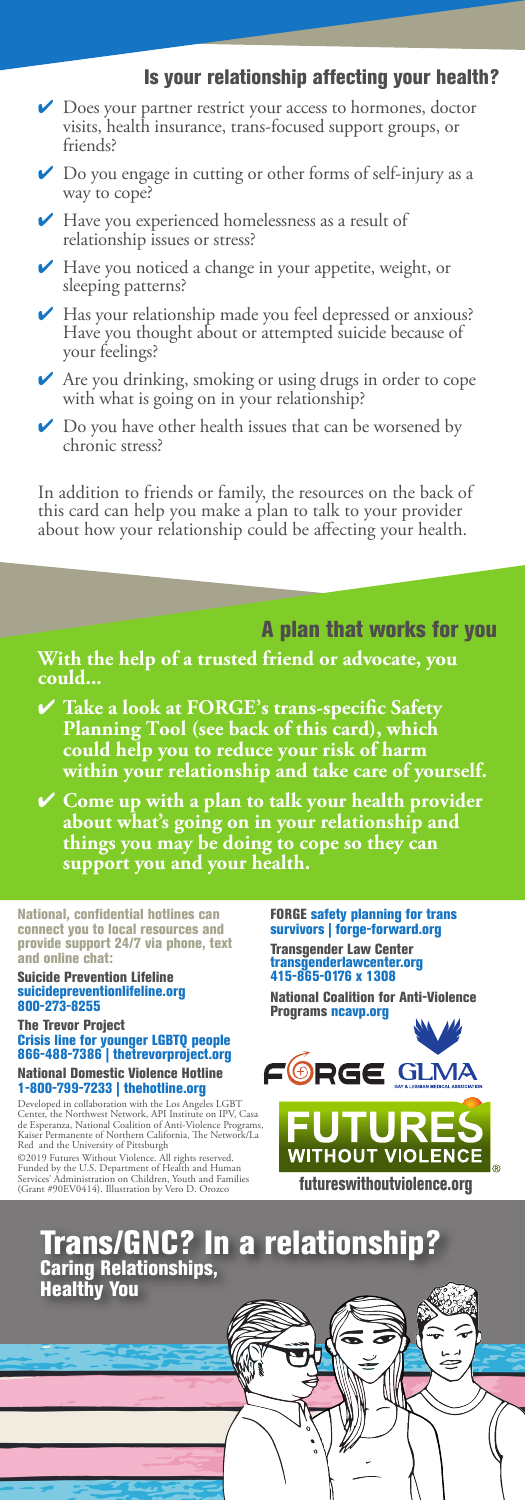#### How are things feeling?

Do my partner(s):

✔ Support me and respect my choices?

✔ Support me in spending time with friends or family? Do I:

- $\blacktriangleright$  Feel comfortable talking about my feelings, sex, and other things that are important, with my partner(s)?
- $\checkmark$  Support my partner(s), their independence, and their identities?

These are some elements of healthy relationships, which can contribute to good physical and mental health.

Everyone deserves to have partners who support them and listen to what they want and need. Ask yourself:

- ◆ Do I have concerns about the way I am treated?
- ✔ Do I have concerns about the way I am treating my partner(s)?
- ✔ Is my gender identity and expression respected?

## Unhealthy: Do you or your partner…

- ✘ Threaten to out the other person's gender identity, sexual orientation, HIV or immigration status to friends, family or at work?
- ✘ Refuse to recognize the other person's name, pronoun, identity, or preferred language? Or say that the other is not a "real" man or woman?
- ✘ Control the other's money or spending freedom?
- ✘ Fetishize or exoticize the other's identity or body without consent? Or, pressure the other person to do something sexual they didn't want to do?
- ✘ Destroy/hide the other person's clothing, prosthetics, accessories, makeup or mobility/accessibility aid?
- ✘ Ridicule the other for how their body looks or force them to change their appearance? Or say that no one will ever love them because they are trans/GNC?
- ✘ Restrict the other person's access to medicine (hormones, anti-anxiety/depression, PrEP/PEP, substance replacement therapy) or health visits?
- ✘ Threaten to take away or hurt the other's child(ren)?

*Actions like these can be harmful for your emotional and physical health. Help is available.*

#### You are not alone

Abuse and/or domestic violence occurs in all kinds of relationships.

**The fact that it happens often does not make it okay.** You deserve to be in a relationship that is supportive and feels good. In addition to local resources, many people find support within their community: friends, family, cowokers or neighbors.

**B** WBENC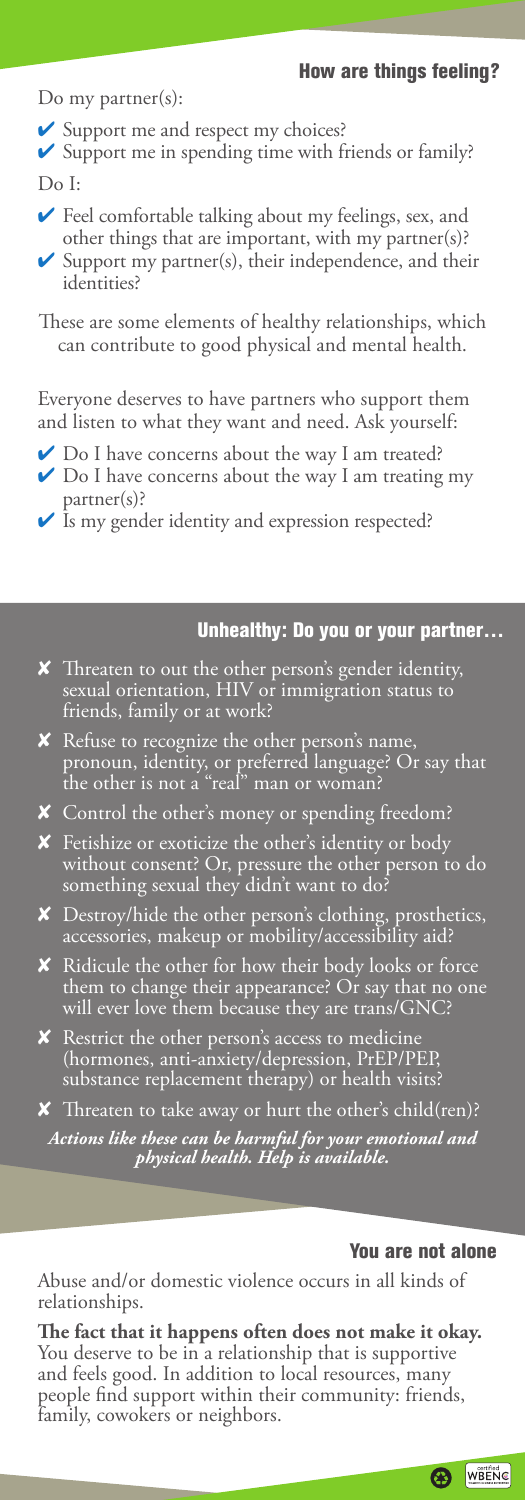#### ¿Tu relación está afectando tu salud?

- ✔ ¿Tu pareja restringe tu acceso a hormonas, visitas médicas, seguro médico, grupos de apoyo para personas trans o amistades?
- ✔ ¿Te cortas o te haces daño físico de alguna otra forma para enfrentar las dificultades?
- ¿Te has encontrado sin vivienda como resultado de problemas en alguna relación o estrés?
- ✔ ¿Has notado un cambio en tu apetito, tu peso o tus hábitos de sueño?
- ✔ ¿Tu relación te ha hecho sentir depresión o ansiedad? ¿Has pensado sobre el suicidio o lo has intentado a causa de tus sentimientos?
- ¿Estás bebiendo, fumando o usando drogas para enfrentarte a lo que está sucediendo en tu relación?
- ¿Tienes otros problemas de salud que pueden agravarse con el estrés crónico?

Además de amistades o familiares, los recursos al otro lado de esta tarjeta pueden ayudarte a hacer un plan para hablar con tu proveedor sobre cómo tu relación podría estar afectando tu salud.

## Un plan que funcione para ti

**Con la ayuda de una amistad de confianza o un defensor profesional, tú podrías…**

✔ **Mirar la Herramienta de Planificación de Seguridad específica para personas trans de FORGE (ver el otro lado de esta tarjeta), la cual te podría ayudar a reducir tu riesgo ante el daño dentro de tu relación y a cuidarte a ti mismx.**

✔ **Crear un plan para hablar con tu proveedor de salud sobre qué está sucediendo en tu relación y las cosas que quizás hayas estado haciendo para enfrentarte a las dificultades con el fin de que pueda apoyarte a ti y a tu salud.**

Las líneas de ayuda nacionales y confidenciales pueden conectarte con recursos locales y proveer apoyo 24/7 por teléfono, texto o chats en internet:

Línea de Vida para la Prevención del Suicidio suicidepreventionlifeline.org 800-273-8255

Linea Nacional de HIV/AIDS 1-800-344-7432 | www.cdc.gov/spanish

Línea Nacional de Violencia Doméstica 1-800-799-7233 | espanol.thehotline.org FORGE planificación de seguridad para sobrevivientes trans | forge-forward.org Centro de Derecho Trangénero (Transgender Law Center)<br>transgenderlawcenter.org<br>415-865-0176 x 1308

Coalición Nacional para Programas contra la Violencia (National Coalition<br>for Anti-Violence Programs) <mark>ncavp.org</mark>



Desarrollado en colaboración con Los Angeles LGBT Center, API Institute on IPV, Casa de Esperanza, National Coalition of Anti-<br>Violence Programs, FORGE, Kaiser Permanente of Northern California, The Network/La Red y la Uni